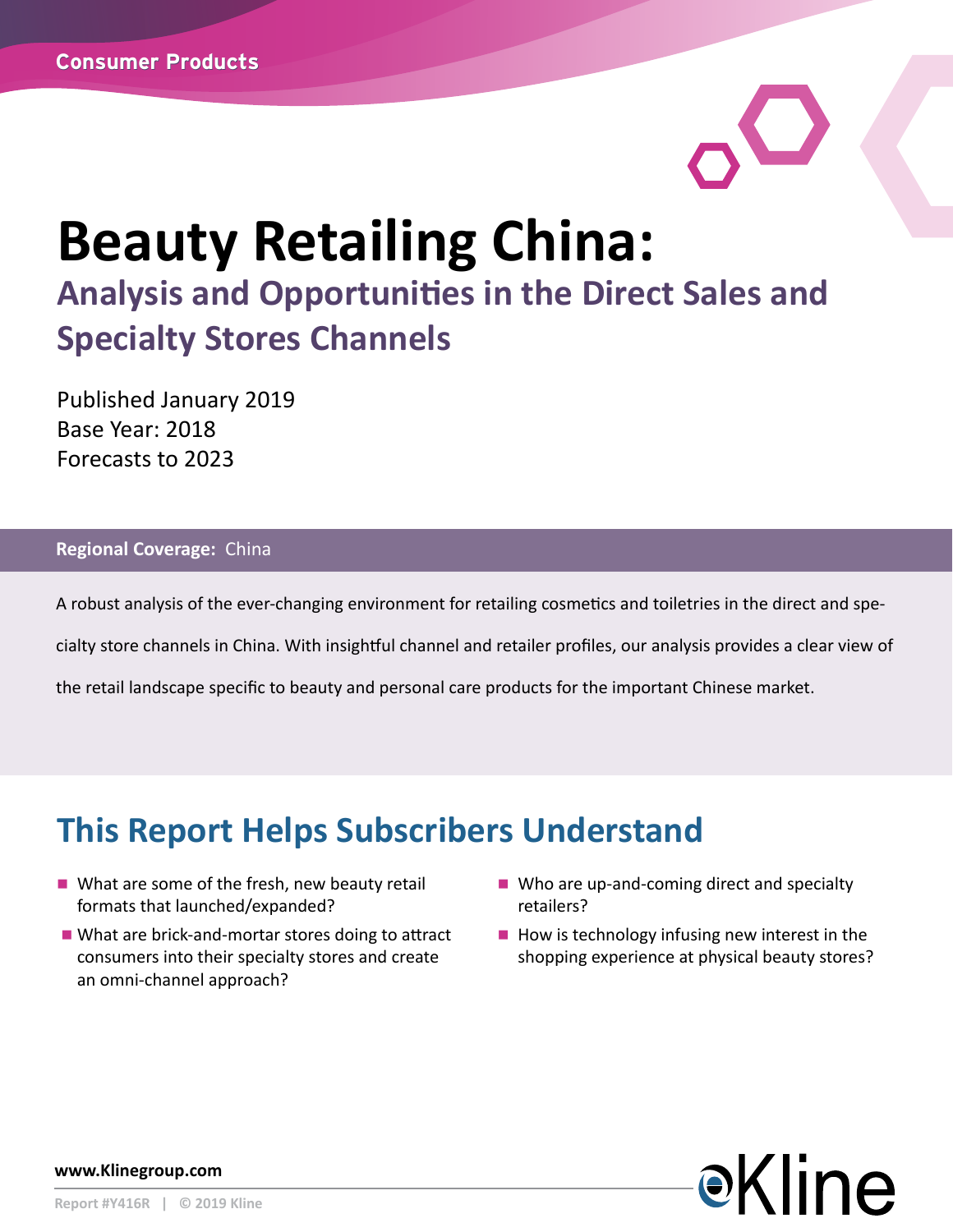#### **Beauty Retailing China:**

**Analysis and Opportunities in the Direct Sales and Specialty Stores Channels** 

### Report Contents

#### Introduction

#### Executive Summary

- $\blacksquare$  Key takeaways
- $\blacksquare$  Channel developments
- Data highlights for 2017 and 2018
- $\blacksquare$  Snapshots of leading channel players
- $\blacksquare$  Outlook and assessment

#### Purchase Channel Profiles

Detailed analysis of each purchase channel and sub-channel as shown in Table 1. The cosmetics and toiletries categories covered are listed in Table 2. Information includes the following:

- $\blacksquare$  Channel developments
- $\blacksquare$  Analysis by store type/subclass
- $\blacksquare$  Leading retailers
- $\blacksquare$  Marketing and promotional activity
- na Outlook to 2023

#### Retailer Profiles

Profiles of 10 retailers as listed in Table 3 are provided with specific discussions relating to the beauty business of these companies, including the following information:

- **n** Overview
- **n** Sales
- $\blacksquare$  Recent developments
- Cosmetics and toiletry sales in 2017 and 2018
- $\blacksquare$  Cosmetics assortment and key brands offered
- Marketing activity
- **n** Outlook 2023

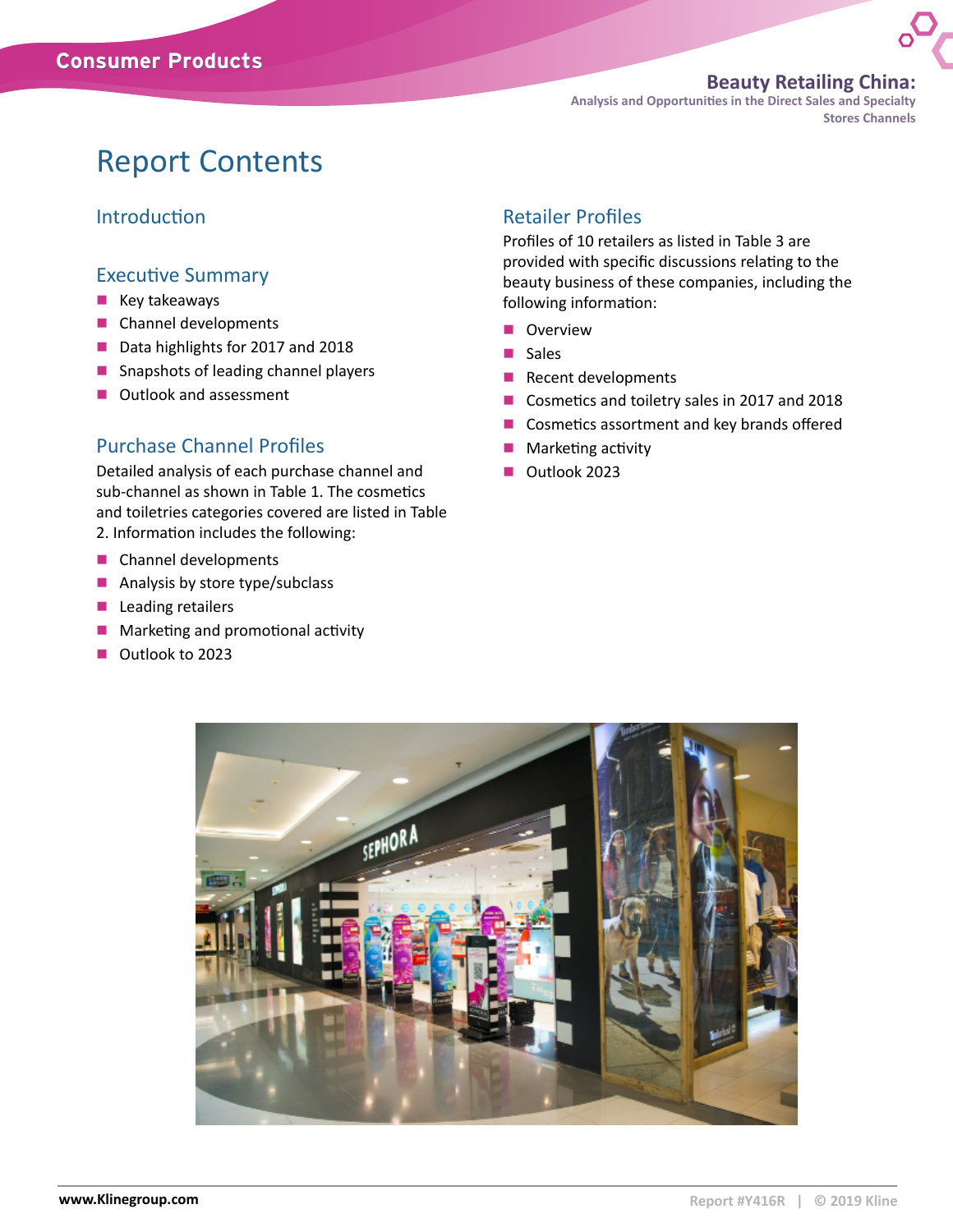### **Consumer Products**

#### **Beauty Retailing China:**

 $\mathcal{O}_\sigma$ 

**Analysis and Opportunities in the Direct Sales and Specialty Stores Channels** 

| <b>Table 1: Purchase Channels to be Covered</b> |                                                                                                          |  |  |  |
|-------------------------------------------------|----------------------------------------------------------------------------------------------------------|--|--|--|
| Channel                                         | Sub-channel                                                                                              |  |  |  |
| Direct sales                                    | Person-to-person (Avon)<br>E-commerce/mobile commerce (Infinitus, TMall)                                 |  |  |  |
| Specialty stores                                | Cosmetics specialty stores (Sephora, Gialen)<br>Vertically integrated stores (L'Occitane, The Face Shop) |  |  |  |

| <b>Table 2: Product Class Coverage</b> |                                  |  |  |  |
|----------------------------------------|----------------------------------|--|--|--|
| <b>Product class</b>                   | What is included                 |  |  |  |
|                                        | Fragrances for men               |  |  |  |
| Fragrances                             | Fragrances for women             |  |  |  |
|                                        | Shampoos and conditioners        |  |  |  |
| Hair care                              | Hair coloring products           |  |  |  |
|                                        | Hair styling products and sprays |  |  |  |
|                                        | Eye makeup                       |  |  |  |
|                                        | Face makeup                      |  |  |  |
| Makeup                                 | Lipsticks and lip glosses        |  |  |  |
|                                        | Nail polishes                    |  |  |  |
|                                        | Facial skin care                 |  |  |  |
| Skin care                              | Hand and body lotions            |  |  |  |
|                                        | Sun care products                |  |  |  |
|                                        | Personal cleansing products      |  |  |  |

| <b>Table 3: Select Examples of Retailers Profiled</b> |  |  |  |  |
|-------------------------------------------------------|--|--|--|--|
| Dr. Plant                                             |  |  |  |  |
| Gialen                                                |  |  |  |  |
| Infinitus                                             |  |  |  |  |
| Innisfree                                             |  |  |  |  |
| L'Occitane                                            |  |  |  |  |
| MaryKay                                               |  |  |  |  |
| Oriental                                              |  |  |  |  |
| Sephora                                               |  |  |  |  |
| Tmall                                                 |  |  |  |  |
| VIP                                                   |  |  |  |  |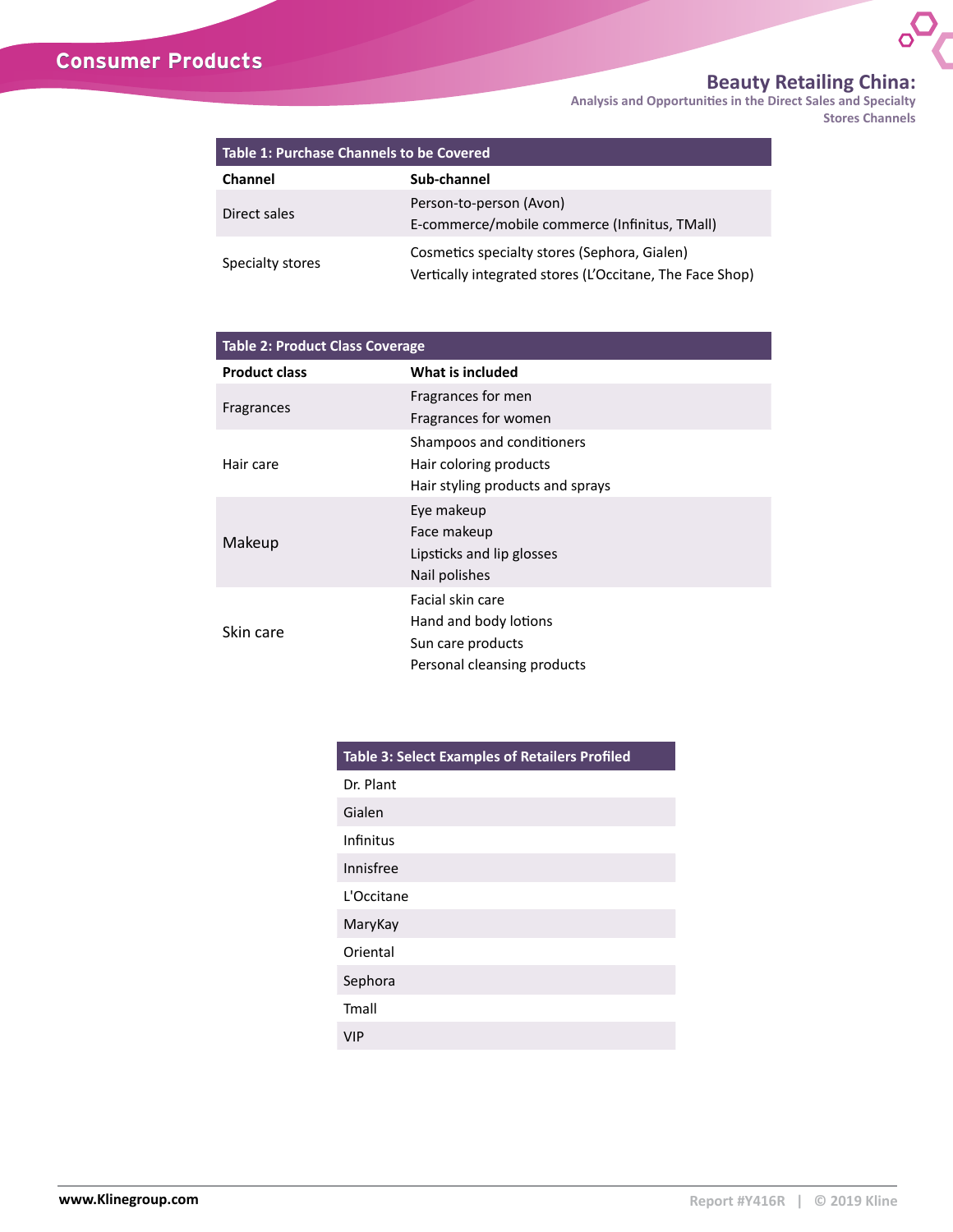**Beauty Retailing China: Analysis and Opportunities in the Direct Sales and Specialty Stores Channels** 

## Scope

Beauty Retailing China: Analysis and Opportunities in the Direct Sales and Specialty Stores Channels provides subscribers with insights into the dynamically growing direct sales and specialty stores channels. The report focuses on the beauty and personal care market.

- Category scope mirrors Kline's Cosmetics & Toiletries USA program, encompassing four product classes—fragrances, hair care, makeup, and skin care
- $\blacksquare$  Reporting at the retail and manufacturers' sales level
- Coverage of mainland China

## Key Benefits

This comprehensive report enables subscribers to exploit business opportunities by illustrating the retailing dynamics in one of the most important markets of the personal care industry.

- Delivers the information and insights required to capitalize on changes and shifts taking place in terms of store formats and expansions
- $\blacksquare$  Includes one day of consultation time with members of the research team, which can be used for assistance with expansion plans or to explore information related to the industry.
- $\blacksquare$  Explains the business practices and strategies of specific types of retailers, supported by profiles of key cosmetics and toiletries direct and specialty retailers, as well as up-and-coming ones
- $\blacksquare$  Identifies and explains the two channels in a clear and consistent fashion